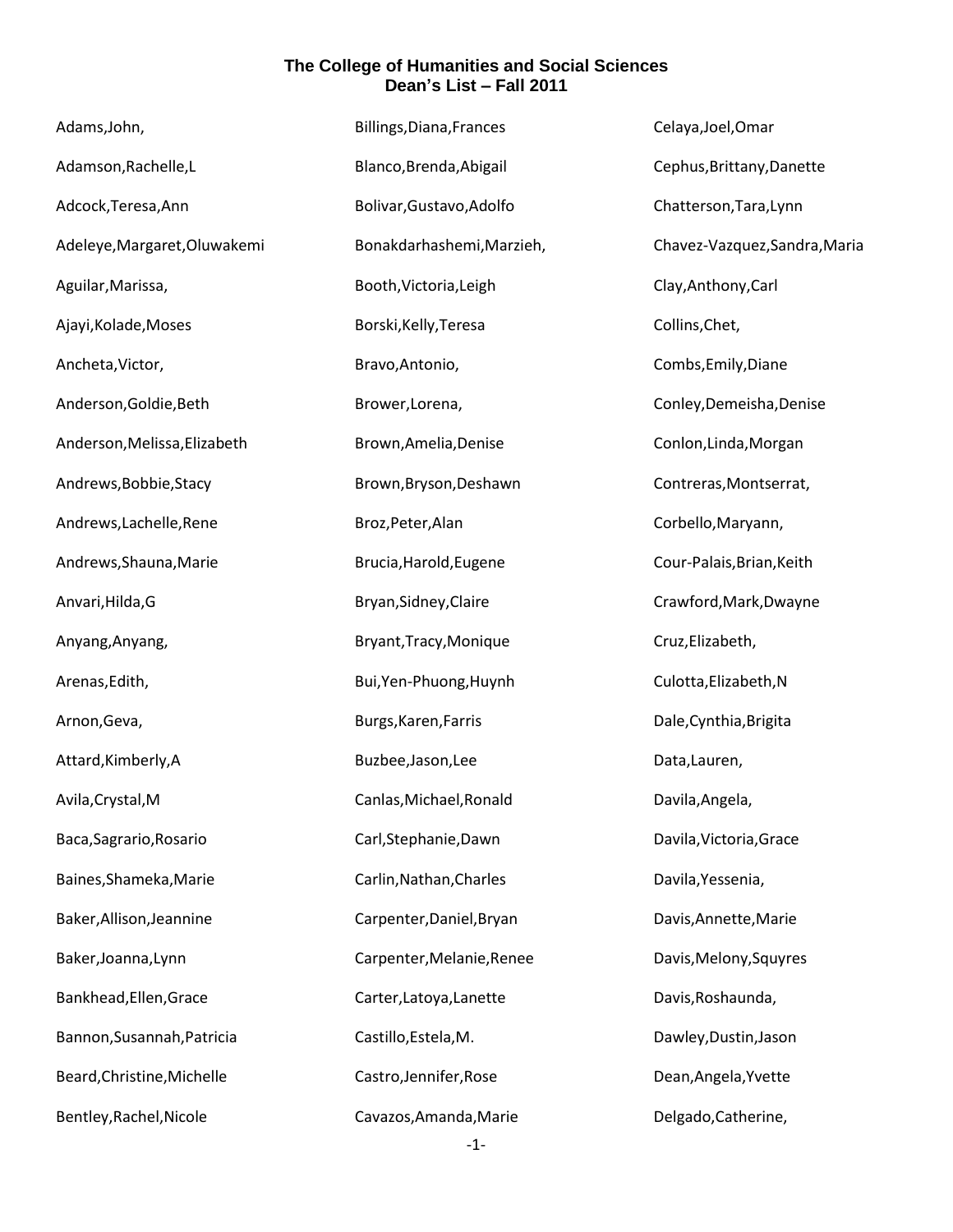| Denham, Priscilla, Marie    | Escobar, Tashia, Elizabeth     | Giuriato, Lucia, Anna              |
|-----------------------------|--------------------------------|------------------------------------|
| Dewstow, Anthony, M         | Esparza, Joanne,               | Glaesmann, Colby, Wayne            |
| Diaz, Alyna, Amber          | Faiello, Rebecca, Jean         | Glander, Michaela, Elaine          |
| Diaz, James, Alexander      | Faraji, Pooyan, William        | Goff, Nikola, Sha'Nise             |
| Diaz, Rosemary,             | Farciert, Emiliano, Cruz       | Gonzales, Mai-Lee, C               |
| Diaz, Roxana,               | Farfan, Beatriz,               | Gonzalez, Cristina,                |
| Dice, Jenee, Ashley         | Fazal, Ali,                    | Gonzalez, Yessenia, De Los Angeles |
| Dillard, Laura,             | Fernandez, Mayara,             | Goudeau-Gable, Victoria, C'Elsie   |
| Dixon, Regina, Trenai       | Finnegan, Katelyn, Renee       | Grainge, Erin, Lee                 |
| Do, Phuong Vy, N            | Flosi, Colin, Dane             | Grant, Duncan, Sutherland          |
| Doan, Paula, Michele        | Fowler Islas, Stephanie, Irene | Grant, Kristina, Raquel            |
| Dobson-Martin, Erik, David  | Franklin, Michael, Wayne       | Gray-Moore, Linda, Delores         |
| Dominguez, Araceli,         | French, Shamiko, Michelle      | Green, Cybriel, Lashea             |
| Douglas, Laticia, Yevette   | Fulcher, Alexandra, Nichole    | Greene, Aryssa, L                  |
| Downs, Jeffery, T           | Fuller, Miquisha, Shartara     | Greer-Curry, Coela, Tanille        |
| Doyle, Ashley, N            | Gallegos, Emmanuel, Alfonso    | Grisham, Rhonda, Danielle          |
| Duarte, Nadia, Cosseth      | Galvan, Juana, Ivette          | Gross, Zina, M.                    |
| Dunn, Owen, Palmer          | Garcia-Powell, Barbara, Lynn   | Groves, Jasmine, T.                |
| Duplessis, James, Durell    | Garcia, Monica, H.             | Guerra De Jane, Blanca, Aurora     |
| Dvorscak, Gordana,          | Garcia, Wendy, Maria           | Guerra, Rocio,                     |
| Dwoskin, Drew,              | Gary, Aasha, Nichelle          | Guillory, D'Shaun,                 |
| Eagleburger, Stephen, Wayne | Garza, Armando, Olaguer        | Hadley, Monica, Teresa             |
| Edwards, Jacquelyn, E       | Garza, Julio,                  | Hajdik, Lynn, Ann                  |
| Edwards, Naomi, Nicole      | Gil, Sarah,                    | Hameed, Basil, A                   |
| Elraheb, Karim,             | Gillian, Leola,                | Harr, Sara, Elizabeth              |
| Elterisy, Claudia,          | Gills, Ariell, Lanee'          | Heim, Catherine, Love              |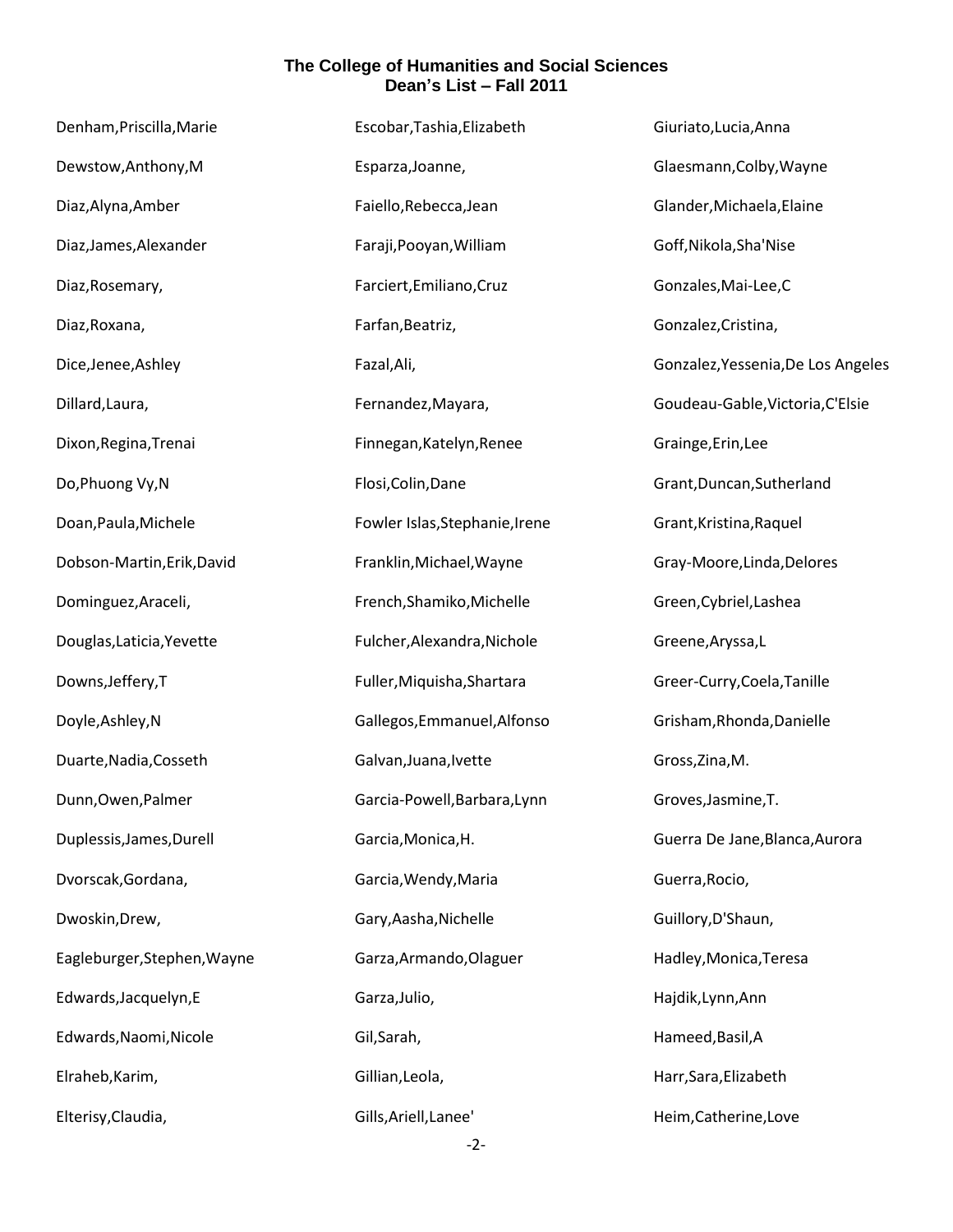| Hernandez- Serrano, Eynar,      | Kimble, Janisha, Vne         | Lopez, Jennifer, Nichole    |
|---------------------------------|------------------------------|-----------------------------|
| Hernandez, Carmen, Refugio      | King, Keyah, Mishea          | Lozano, Ruffo, R            |
| Herreid, Shannon, Michelle      | Kiss, Nusheen, June          | Luce-Drescher, Taylor, Ryan |
| Hill, Heather, Ann              | Krinsky, Randolph, Lance     | Magana, Blanca, I           |
| Hock, Seth, Hunter              | Kvamme, Kyle, Arden          | Maida, Katelyn, Ashleigh    |
| Hodges-Thomas, Janeice, Lynette | LaChapelle, Danielle, Joli   | Maldonado, Victoria, Arrow  |
| Hoffman, Brandon, Myles         | LaStrape, Phequita, Lashonda | Mambru-Hernandez, Alexi,    |
| Houshmand, Shahrzad,            | Lafferty, Dwayne, Terrence   | Mance, Samuel, David        |
| Huerta, Noe, Cesar              | Lahey, Rebekkah, Lyn         | Mann, Lisa, Rosemarie       |
| Hughey, Jenny, Lee              | Lamkin, Shellie,             | Mares, Toya, Trenice        |
| Hunt, Theresa, L                | Lane, Carl, Leonard          | Mariki, Jesse, Richard      |
| Hurtado, Hilario,               | Larson, Carissa, Nichole     | Martinez, Adriana, Fabiola  |
| Ibarra, Sybil,                  | Latigue, Annette, Michelle   | Martinez, Monica, Liliana   |
| Izaguirre, Mayra, Yazmine       | Laurel, Ana, Allene          | Martinez, Victor, Manuel    |
| Jackson, Delconiece, Diacole    | Lazard, Consuela, Desiree    | Matthews, Alisha, Johnese   |
| Jackson, Jay, D                 | Lee, Zandra, R               | May, Christopher,           |
| Jaimes, Natalie, Carol          | Leonard, Alicia, Marie       | Mayon, Jared, Cole          |
| Johnson, Cassandra, Lynn        | Levin, Daniel, Louis         | McAlister, Lauren, Miika    |
| Jones, Kourtney, Grace          | Lewis, Aaron, Christopher    | McDaniel, Melanie, L.       |
| Jung, Min, Hyung                | Lewis, Aimee, Nicole         | "McGee, Jr.", Victor, Dale  |
| Karam, Philip, Michael          | Lewis, Emerald, Star         | Mccallum, Lindsay, M        |
| Kasper, Janet, Lynn             | Linzy, Lakysha, Rochell      | Mcclain, Sierra, Katrese    |
| Kessler, Nicole, Leah           | Little, Katherine, Rebecca   | Mckay, Elizabeth, Marie     |
| Khan, Muhammad, A               | Livingston, Michelle, Lee    | Mejia, Sandy, Elizabeth     |
| Kilgore, Kelly, Dyan            | Lloyd, Judy, C.              | Melas, Maria, Y.            |
| Killings, Yvonne, Cecilia       | Lopez, Flor, De Los          | Melendez, David, Anthony    |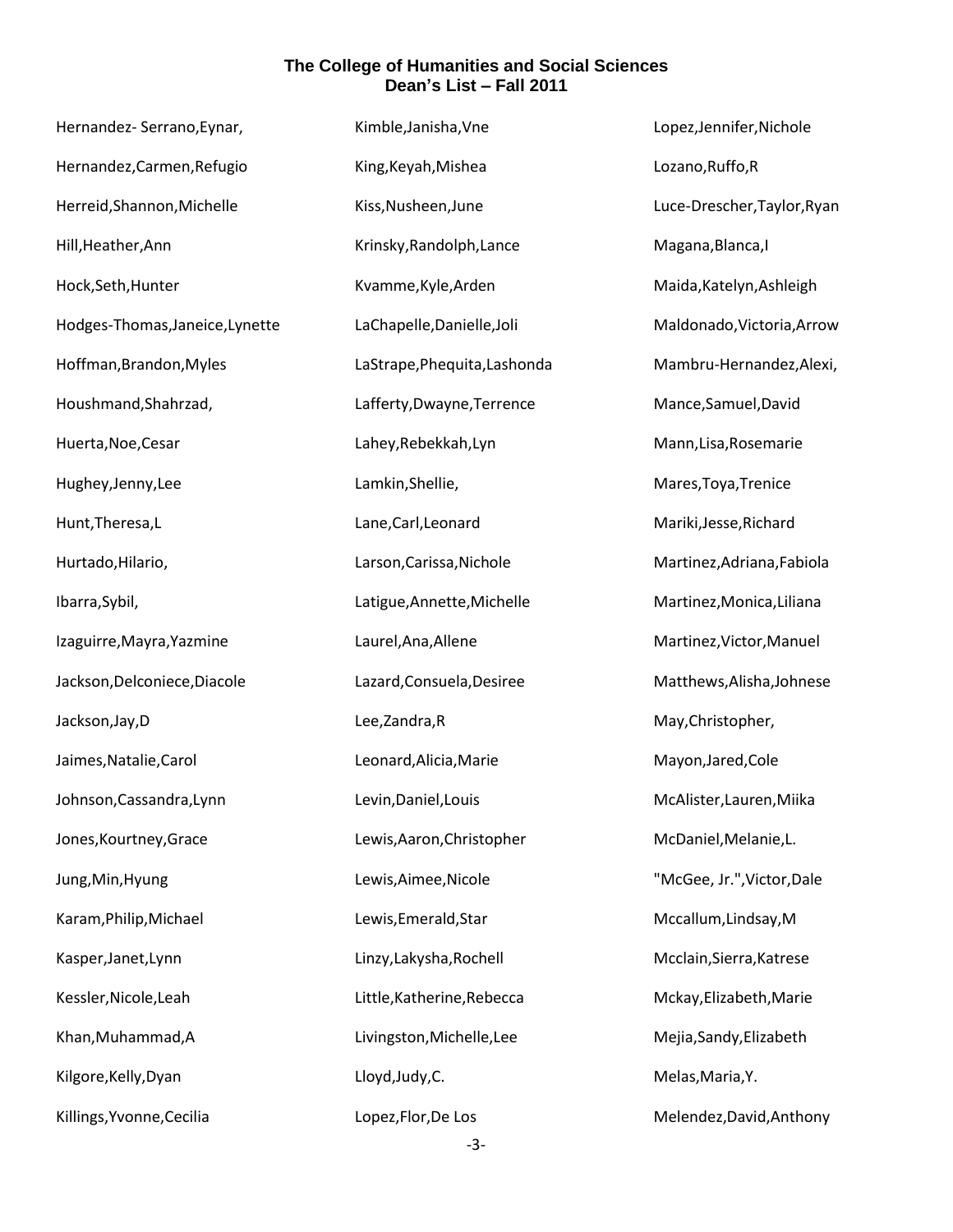| Mellado, Elizabeth,         | Noormohammad, Samreen, Y       | Quijada, Elizabeth,         |
|-----------------------------|--------------------------------|-----------------------------|
| Mengsteab, Senait,          | OHare, Sean, Kelly             | Rehman, Kiran, Arooj        |
| Mercado, Jaime,             | Okeke, Uno, Joan               | Reyna, Jacob, William       |
| Metzger, Diana, Lee         | Oommen, Sneha,                 | Richardson, Lisa, Marie     |
| Miles, Kacey, Lynn          | Oregon, Esmeralda,             | Richardson, Stephanie, Y    |
| Miller-Smith, Nicole, C     | Osborne, Reshonah, Davis       | Rideaux, Lajeanta, Ashaley  |
| Miller, Alicia, Claire      | Pablo, Annalisa, Derilo        | Riley, Gwendolyn, Ann       |
| Miller, David, Ryan         | Pace, Quentin, Bernard         | Rintrona, Albert,           |
| Miller, Lauren, Ashley      | Pack, Joshua, Robert           | Risoli, Lisa, Marie         |
| Mitchell, Lawrenette, Marie | Pagoaga-Romero, Sandra, Lizeth | Rivera, Samuel, Paltan      |
| Mixon, Mark, Andrew         | Palmer, Terrence, Jerrod       | Rivero, Anisleidys,         |
| Modaresi, Mojan,            | Paningbatan, Mark, Gerald      | Robins, Malcolm, Richard    |
| Montelongo, Jesus, Salvador | Parker, Arnold, James          | Robinson, Kristin, Gail     |
| Montemayor, Jose, Alfredo   | Passero, Kelsey, Ryan          | Robles, Steve, Andrew       |
| Montiel, Wendy, Stephanie   | Payne, Megan, Leigh            | Rodarte, Sara, Alicia       |
| Morales, Karla, Gabriela    | Perez, Omar,                   | Rodrigue, Amy, Benkert      |
| Morales, Lucha, I           | Perez, Patricia, Melissa       | Rodriguez, Cassandra, Perla |
| Morales, Zulma, Suscely     | Perez, Urian, Martin           | Rodriguez, Elise, Saenz     |
| Moreno, Joseph, G           | Perkins, Heather, Renee        | Rodriguez, Karen, Paola     |
| Morrissey, Robert, Andrew   | Pfennig, Garreth, L            | Rodriguez, Suzanne,         |
| Moultrie, Chaniece, Nicoya  | Pham, Katelyn,                 | Rollandi, Veronica, Lucia   |
| Mueller, John, L            | Plummer, Sharbreon, Shami      | Roman, Diego,               |
| Mundo, Xiomara, Marilu      | Poon, Joey, Fang               | Ross, Jonathan, Michael     |
| Munoz, Jennifer, Evelyn     | Portillo, Jose,                | Roxburgh, Lacy, Nicole      |
| Murphy, Rashida, Antoinette | Primm, Michael, William        | Rump, Lauren, Ashley        |
| Nguyen, Cynthia, Nhi        | Purcell, Jaime, Samuel         | Ryan, Suzanne,              |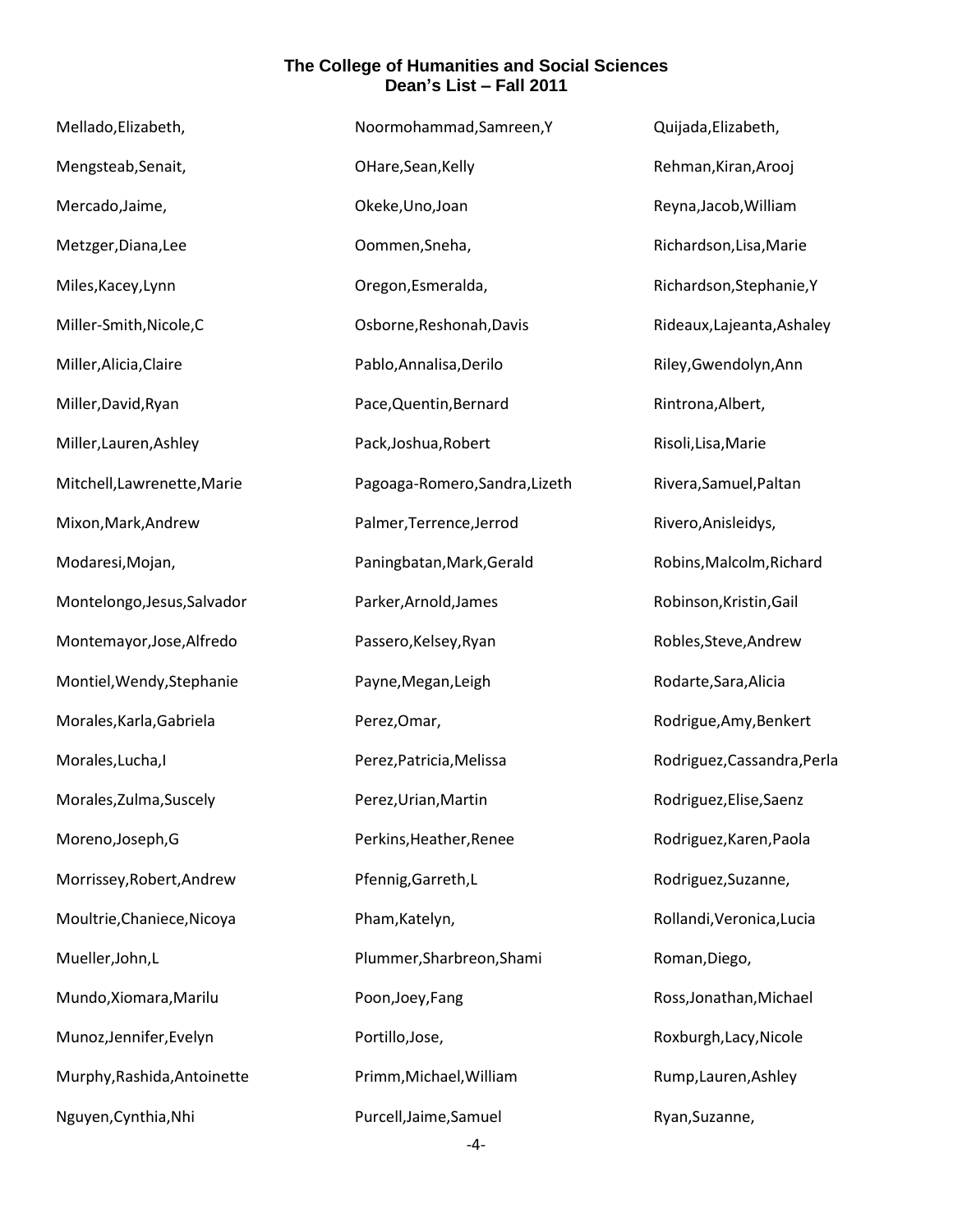| Salazar, April, Michelle  | Sosa, Erika,                | Uriegas, Jacob, Richard         |
|---------------------------|-----------------------------|---------------------------------|
| Salgado, Jose, Germain    | Spencer, Jana, Maria        | Vanderhei, Melisa, Marie        |
| Salinas, Brianna, Juanita | Steadham, Janae, Micar      | Vargas, Gabriella,              |
| Salinas, Jose, Everardo   | Steagall, James, Roy        | Vasques, Kerry,                 |
| Samuel, Jessica, Elece    | Stephens, Ashley,           | Vasquez, Alannah, Christine     |
| San Miguel, Alicia, Y.    | Stevens, Andrew, Dudley     | Vasquez, Noelia,                |
| Sandler, Eric, Louis      | Steward, Raymond, Earl      | Vaughn, Daniel, Yearwood        |
| Santibanez, Norabel,      | Stewart, Ana, Maria         | Vaughn, Vicki,                  |
| Schultz, Marianne, Andrea | Stommel, Christopher, Aaron | Vazquez, Paula,                 |
| Schulz, Emily, Christine  | Stucka, Jennifer, Anne      | Vidor, Erik, Richard            |
| Scott, Candace, Marie     | Suarez, Maidelin,           | Vigil, Lucila,                  |
| Scott, Jalecia, Unique    | Sullivan, Carrie, Elyse     | Villasenor, Mario, Enrique      |
| Seward, Latashia, Michele | "Torres, Jr", Richard,      | Villegas, Petra, Concepcion     |
| Sherrard, Patsy, Ruth     | Tamez, Enrique, Abimael     | Wade, Khepatri, Sheray          |
| Shull, Wendy, Marie       | Taylor, Sharee, Anette      | Walker, Lakeithia, Q            |
| Shultz, Krystal, M        | Thomas, Ashlie,             | Walston, Rachael, Kaye          |
| Siboldi, Pablo, G         | Thornburg, Sherry, Maureen  | Warnock, Hillary, Anne          |
| Sievers, Alayna, Karol    | Thorne, Stanley, Cullen     | Washington, Ashley, Chantal     |
| Simon, Jessica, Lynn      | Thornton, Tiffany, Shirrell | Washington, Darnell,            |
| Sissons, John, Francis    | Torres, Ericka,             | Washington, Tracy, Marie        |
| Smith, Brittany, E        | Torres, Francisca, M        | Watkins, Terrica, Shana         |
| Smith, Christine, E       | Torres, Nicole,             | Weekes, Anna, A.                |
| Smith, Jared, Dwaine      | Trammell, Erica, Miles      | Wellinghoff, Richard, Brookbank |
| Smith, Krystal, Nicole    | Triana, Mayra, L            | Wheeler, Justin, Patrick        |
| Smith, Lu'Shundra, Marie  | Trotter, Harold, Lawton     | Whitcomb, Brett, L              |
| Smith, Sondra, Michelle   | Ulrich, Sean, Marshal       | White, Amanda, Marcia           |